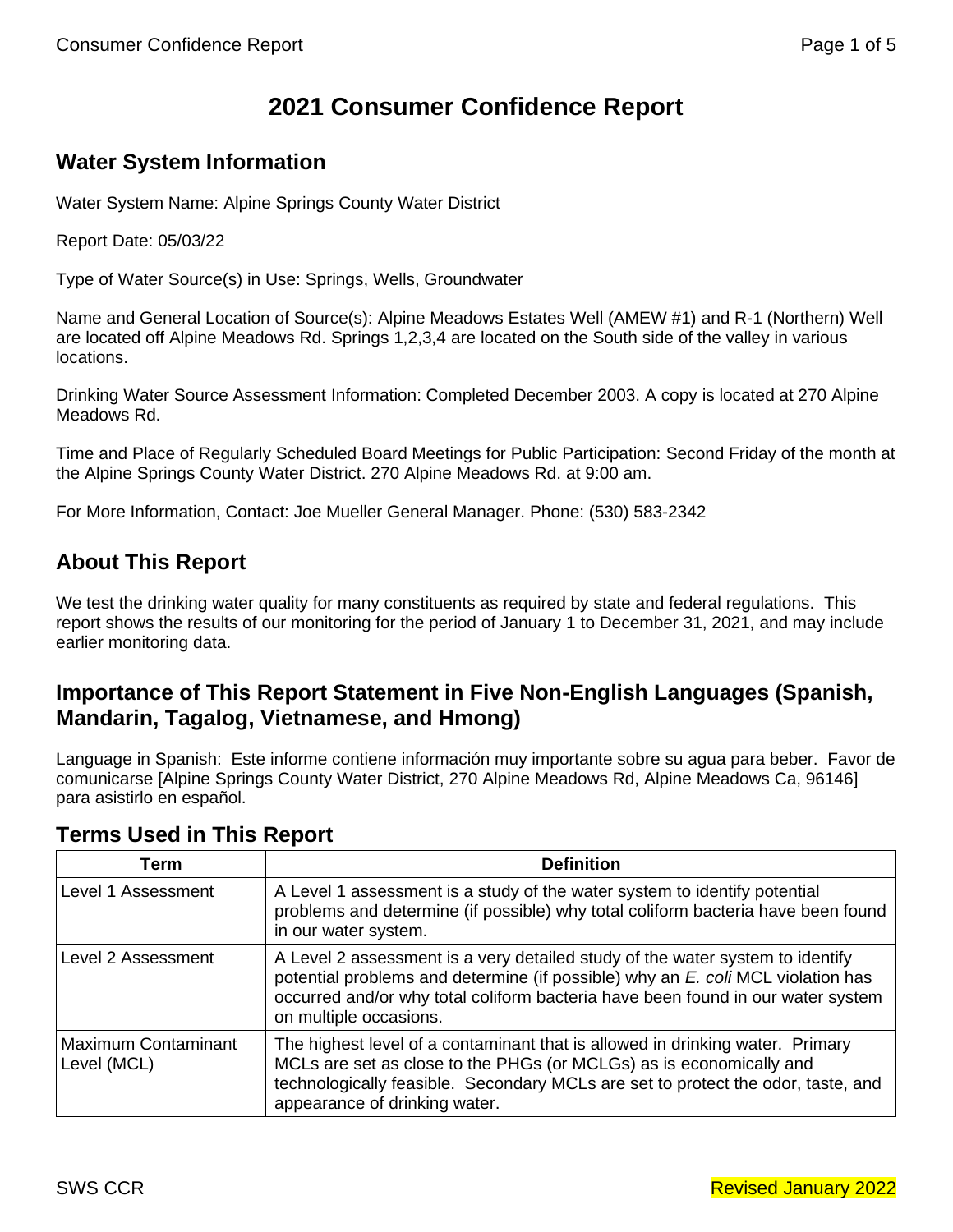| <b>Term</b>                                                          | <b>Definition</b>                                                                                                                                                                                            |
|----------------------------------------------------------------------|--------------------------------------------------------------------------------------------------------------------------------------------------------------------------------------------------------------|
| <b>Maximum Contaminant</b><br>Level Goal (MCLG)                      | The level of a contaminant in drinking water below which there is no known or<br>expected risk to health. MCLGs are set by the U.S. Environmental Protection<br>Agency (U.S. EPA).                           |
| <b>Maximum Residual</b><br><b>Disinfectant Level</b><br>(MRDL)       | The highest level of a disinfectant allowed in drinking water. There is convincing<br>evidence that addition of a disinfectant is necessary for control of microbial<br>contaminants.                        |
| <b>Maximum Residual</b><br><b>Disinfectant Level Goal</b><br>(MRDLG) | The level of a drinking water disinfectant below which there is no known or<br>expected risk to health. MRDLGs do not reflect the benefits of the use of<br>disinfectants to control microbial contaminants. |
| <b>Primary Drinking Water</b><br>Standards (PDWS)                    | MCLs and MRDLs for contaminants that affect health along with their monitoring<br>and reporting requirements, and water treatment requirements.                                                              |
| <b>Public Health Goal</b><br>(PHG)                                   | The level of a contaminant in drinking water below which there is no known or<br>expected risk to health. PHGs are set by the California Environmental Protection<br>Agency.                                 |
| <b>Regulatory Action Level</b><br>(AL)                               | The concentration of a contaminant which, if exceeded, triggers treatment or<br>other requirements that a water system must follow.                                                                          |
| <b>Secondary Drinking</b><br><b>Water Standards (SDWS)</b>           | MCLs for contaminants that affect taste, odor, or appearance of the drinking<br>water. Contaminants with SDWSs do not affect the health at the MCL levels.                                                   |
| <b>Treatment Technique</b><br>(TT)                                   | A required process intended to reduce the level of a contaminant in drinking<br>water.                                                                                                                       |
| Variances and<br>Exemptions                                          | Permissions from the State Water Resources Control Board (State Board) to<br>exceed an MCL or not comply with a treatment technique under certain<br>conditions.                                             |
| <b>ND</b>                                                            | Not detectable at testing limit.                                                                                                                                                                             |
| ppm                                                                  | parts per million or milligrams per liter (mg/L)                                                                                                                                                             |
| ppb                                                                  | parts per billion or micrograms per liter (µg/L)                                                                                                                                                             |
| ppt                                                                  | parts per trillion or nanograms per liter (ng/L)                                                                                                                                                             |
| ppq                                                                  | parts per quadrillion or picogram per liter (pg/L)                                                                                                                                                           |
| pCi/L                                                                | picocuries per liter (a measure of radiation)                                                                                                                                                                |

### **Sources of Drinking Water and Contaminants that May Be Present in Source Water**

The sources of drinking water (both tap water and bottled water) include rivers, lakes, streams, ponds, reservoirs, springs, and wells. As water travels over the surface of the land or through the ground, it dissolves naturally occurring minerals and, in some cases, radioactive material, and can pick up substances resulting from the presence of animals or from human activity.

Contaminants that may be present in source water include:

- Microbial contaminants, such as viruses and bacteria, that may come from sewage treatment plants, septic systems, agricultural livestock operations, and wildlife.
- Inorganic contaminants, such as salts and metals, that can be naturally occurring or result from urban stormwater runoff, industrial or domestic wastewater discharges, oil and gas production, mining, or farming.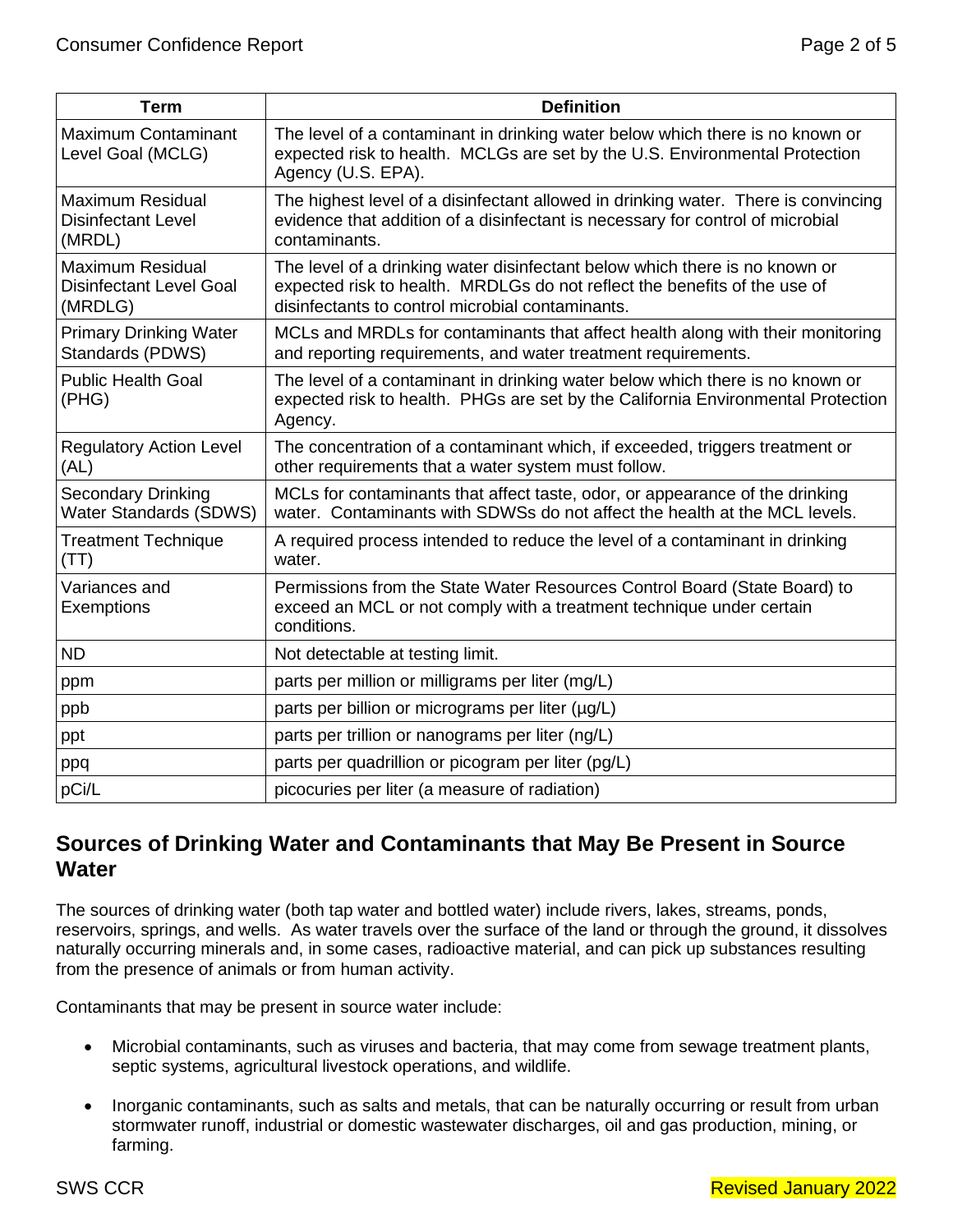- Pesticides and herbicides, that may come from a variety of sources such as agriculture, urban stormwater runoff, and residential uses.
- Organic chemical contaminants, including synthetic and volatile organic chemicals, that are byproducts of industrial processes and petroleum production, and can also come from gas stations, urban stormwater runoff, agricultural application, and septic systems.
- Radioactive contaminants, that can be naturally occurring or be the result of oil and gas production and mining activities.

### **Regulation of Drinking Water and Bottled Water Quality**

In order to ensure that tap water is safe to drink, the U.S. EPA and the State Board prescribe regulations that limit the number of certain contaminants in water provided by public water systems. The U.S. Food and Drug Administration regulations and California law also establish limits for contaminants in bottled water that provide the same protection for public health.

### **About Your Drinking Water Quality**

### **Drinking Water Contaminants Detected**

Tables 1, 2, 3, 4, 5, 6, and 8 list all of the drinking water contaminants that were detected during the most recent sampling for the constituent. The presence of these contaminants in the water does not necessarily indicate that the water poses a health risk. The State Board allows us to monitor for certain contaminants less than once per year because the concentrations of these contaminants do not change frequently. Some of the data, though representative of the water quality, are more than one year old. Any violation of an AL, MCL, MRDL, or TT is asterisked. Additional information regarding the violation is provided later in this report.

#### **Table 1. Sampling Results Showing the Detection of Lead and Copper**

Complete if lead or copper is detected in the last sample set.

| Copper<br>and<br>ead | Date<br>Sample | Sampl<br>Collected<br>ځ<br>ş | <b>Detected</b><br>ercentile<br>Ⴍ<br>Level<br>90 <sup>th</sup> | Sites<br>Exceeding<br>o<br>Z |     | <b>OHA</b> | pea<br><u>ဗိ</u><br>ਾ<br>O)<br>Reques<br>٥<br>Z | <i>r</i> pical Source<br>Contaminant                                                                                                      |
|----------------------|----------------|------------------------------|----------------------------------------------------------------|------------------------------|-----|------------|-------------------------------------------------|-------------------------------------------------------------------------------------------------------------------------------------------|
| Lead<br>(ppb)        | 07/21          | 5                            | <b>ND</b>                                                      | 0                            | 15  | 0.2        | $\mathbf 0$                                     | Internal corrosion of household<br>water plumbing systems;<br>discharges from industrial<br>manufacturers; erosion of<br>natural deposits |
| Copper<br>(ppm)      | 07/21          | 5                            | .134                                                           | $\Omega$                     | 1.3 | 0.3        | <b>Not</b><br>applicable                        | Internal corrosion of household<br>plumbing systems; erosion of<br>natural deposits; leaching from<br>wood preservatives                  |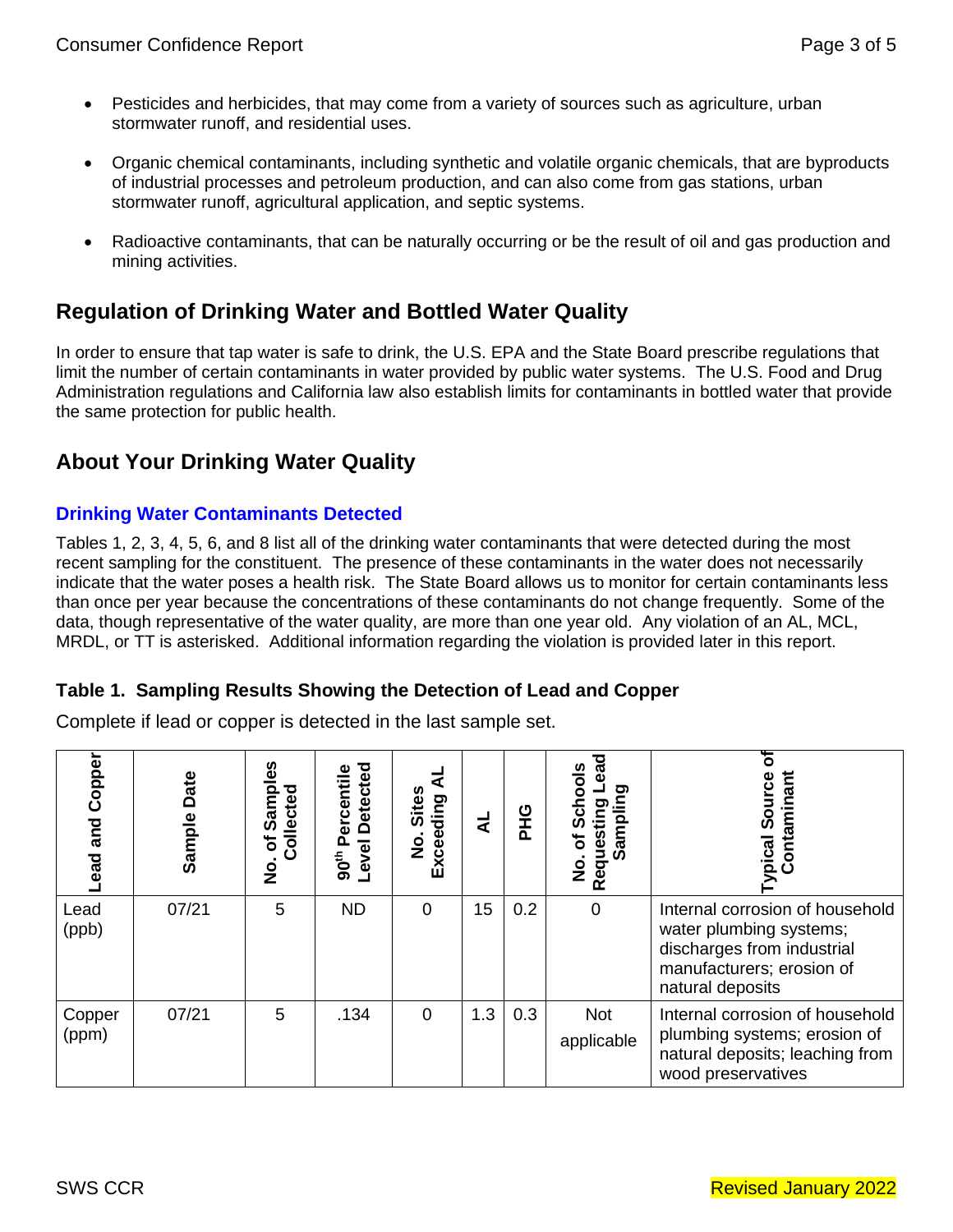**Table 2. Sampling Results for Sodium and Hardness**

| <b>Chemical or</b><br><b>Constituent (and</b><br>reporting units) | <b>Sample</b><br><b>Date</b> | Level<br><b>Detected</b> | Range of<br><b>Detections</b> | <b>MCL</b> | <b>PHG</b><br>(MCLG) | <b>Typical Source of</b><br><b>Contaminant</b>                                                                                       |
|-------------------------------------------------------------------|------------------------------|--------------------------|-------------------------------|------------|----------------------|--------------------------------------------------------------------------------------------------------------------------------------|
| Sodium (ppm)                                                      | 2014-2020                    | 4.82                     | $2.6 - 12$                    | None       | None                 | Salt present in the water<br>and is generally naturally<br>occurring                                                                 |
| Hardness (ppm)                                                    | 2014-2020                    | 57.6                     | 38-91                         | None       | None                 | Sum of polyvalent<br>cations presents in the<br>water, generally<br>magnesium and calcium,<br>and are usually naturally<br>occurring |

### **Table 3. Detection of Contaminants with a Primary Drinking Water Standard**

| <b>Chemical or</b><br><b>Constituent</b><br>(and<br>reporting units) | <b>Sample</b><br><b>Date</b> | Level<br><b>Detected</b> | Range of<br><b>Detections</b> | <b>MCL</b><br>[MRDL] | <b>PHG</b><br>(MCLG)<br>[MRDLG] | <b>Typical Source</b><br>of Contaminant |
|----------------------------------------------------------------------|------------------------------|--------------------------|-------------------------------|----------------------|---------------------------------|-----------------------------------------|
| Fluoride                                                             | 2020                         | .07                      | $0 - 0.4$                     | 2 MG/L               |                                 | Erosion of<br>natural deposits.         |

#### **Table 4. Detection of Contaminants with a Secondary Drinking Water Standard**

| <b>Chemical or</b><br><b>Constituent (and</b><br>reporting units) | <b>Sample Date</b> | Level<br><b>Detected</b> | Range of<br><b>Detections</b> | <b>SMCL</b>       | <b>PHG</b><br>(MCLG) | <b>Typical Source</b><br>Ωt<br><b>Contaminant</b>                  |
|-------------------------------------------------------------------|--------------------|--------------------------|-------------------------------|-------------------|----------------------|--------------------------------------------------------------------|
| <b>Bicarbonate</b>                                                | 2014-2020          | 69.8                     | 49-99                         |                   |                      |                                                                    |
| Alkalinity                                                        |                    |                          |                               |                   |                      |                                                                    |
| Color                                                             | 2014-2020          | 6.6 units                | $0 - 10$                      | 10                |                      | Naturally occurring<br>organic materials.                          |
| Chloride                                                          | 2016-2020          | .55 MG/L                 | $1.1 - 2.2$                   | 500<br>MG/L       |                      | Runoff/leaching from<br>natural deposits                           |
| Sulfate                                                           | 2014-2020          | 5.85                     | $0.2 - 30$                    | 500<br>MG/L       |                      | Runoff/leaching from<br>natural deposits;<br>industrial wastes.    |
| Specific<br>Conductance                                           | 2014-2020          | 161.6                    | 100-280                       | 1600<br><b>US</b> |                      | Substances that form<br>ions when in water;<br>seawater influence. |
| Odor Threshold @<br>60 C                                          | 2020               | $.16$ Ton                | $0 - 1$                       | 3 Ton             |                      | Naturally occurring<br>organic materials.                          |
| <b>Total Dissolved</b><br>solids                                  | 2014-2020          | 107.5                    | 80-200                        | 1000<br>MG/L      |                      | Runoff/leaching from<br>natural deposits.                          |